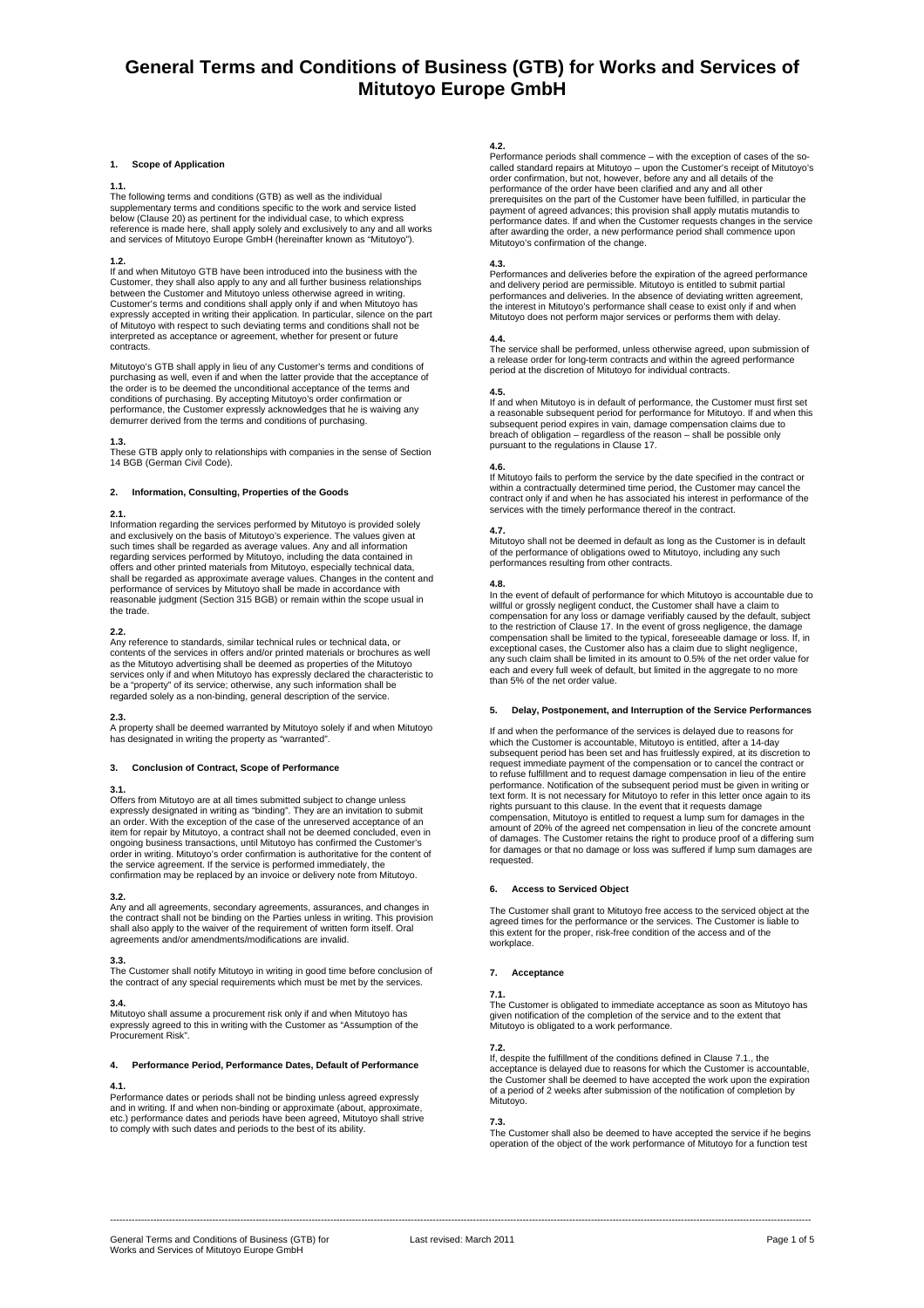after expiration of a reasonable period without previously raising written objection to an acceptance to Mitutoyo.

**7.4.**  The Customer shall also be deemed to have accepted work performances upon expiration of a period of 4 weeks after the point in time at which Mitutoyo, at the Customer's request, dispatched the object of the service to a third party whose registered office is in the European Union.

#### **8. Customer's Cooperation Obligations**

## **8.1.**

It is the Customer's responsibility to create the technical and organizational circumstances within his sphere of influence which will enable Mitutoyo to carry out the contractually agreed services completely and in conformity with the contract. This includes free technical support for error analysis and elimination, implementation of support rendered by Mitutoyo, and provision of all relevant information free of charge.

**8.2.**  Furthermore, the Customer shall, upon first request, provide to Mitutoyo copies of any and all technical documents related to the object of the service which are in his possession and which are useful or required with respect to the service being performed by Mitutoyo.

## **8.3.**

The Customer shall, upon awarding of the contract and upon first request by Mitutoyo, describe the defects / malfunctions which are to be remedied in the greatest detail which is possible for him and to communicate in writing any and all information from his sphere of influence which is necessary for Mitutoyo's performance of the service in conformity with the contract.

## **9. Right of Use**

Mitutoyo's service obligation in cases of repair or maintenance presumes that the devices which require repair or maintenance either belong to the Customer or that he has been authorized in other ways to use them and that he will provide verification of his right to Mitutoyo upon request.

### **10. Additional Work, Spare Parts**

### **10.1.**

The services to be performed by Mitutoyo are defined by the agreed scope; in the absence of such agreement, they will be performed in the usual scope within the framework of the commissioned services. Any performances in excess of this scope will be billed separately according to their type and scope at the general rates charged by Mitutoyo.

### **10.2.**

Any spare parts required will be billed according to the currently valid Mitutoyo price lists plus the applicable statutory value-added tax.

### **11. Cost Estimate and Cost Limit**

### **11.1.**

Cost estimates do not represent a binding confirmation for the binding compensation to be paid for the performance unless the compensation owed by the Customer in the event of performance is designated as binding.

### **11.2.**

In the event of the award of a contract, Mitutoyo may exceed the cost estimates by up to 10% without requiring the Customer's agreement. The above provision does not apply if and when Mitutoyo has expressly designated a certain cost amount or compensation as agreed to be binding.

## **11.3.**

The above provision shall also apply if and when a cost limit set by the Customer when the order was accepted by Mitutoyo is exceeded by less than 5% due to unforeseeable reasons.

### **11.4.**

The performance of additional work shall be subject to the Customer's consent at all times.

## **12. Non-performable Services**

### **12.1.**

In the event of technical and/or commercial impossibility and/or unreasonableness, Mitutoyo shall not be obligated to restore the original condition of the object which is the subject of the service. The above provision also applies if a request by the Customer is to be assessed as an incorrect right orientated execution.

## **12.2.**

The Customer is obligated to reimburse the verified expenditures if the service cannot be performed due to reasons for which he is accountable, especially because

• the Customer has neglected to carry out necessary cooperative actions; • the Customer terminates the contract during the performance of the service.

# **13. Proviso of Own Supply,** *Force Majeure* **and Other Hindrances**

#### **13.1.**

If, despite proper provision, Mitutoyo does not receive, does not receive correctly, or does not receive in due time a delivery of materials or services from its sub-suppliers due to reasons for which it is not accountable, or if events of force majeure occur, Mitutoyo shall notify its Customer in good time in writing. In this case, Mitutoyo is entitled to postpone the performance for the<br>duration of the hindrance or to cancel, in whole or in part, the portion of the<br>contract that has not yet been fulfilled, provided that Mit Force majeure includes strikes, lock-outs, government intervention, energy or raw material shortages, transportation bottlenecks and/or operational hindrances through no fault on the part of Mitutoyo, such as due to fire, water or damage to machinery, and any and all other hindrances, for which, upon objective consideration, Mitutoyo is not responsible.

#### **13.2.**

If a performance and/or completion date has been agreed as binding, and if the agreed performance and completion date is exceeded due to events as described in Clause 13.1., the Customer shall be entitled, following the fruitless expiration of a reasonable subsequent period which he has set for Mitutoyo in writing, to cancel the part of the contract which has not been fulfilled, if and when the continued adherence to the contract is objectively unreasonable for him. More extensive claims on the part of the Customer, in particular claims for damage compensation, are in such cases excluded.

## **14. Shipment and Transfer of Risk, Insurance**

#### **14.1.**

Unless otherwise agreed in writing, objects which are the subject of Mitutoyo services will be shipped, uninsured, at the risk and the expense of the Customer from the Mitutoyo branch office. Partial deliveries are permissible and may be billed separately.

#### **14.2.**

Selection of the transport route and the transport means shall be at Mitutoyo's discretion. However, Mitutoyo will strive to take into consideration any requests made by the Customer regarding type and route of shipment; any additional costs incurred in these cases – even if freight-free delivery has been agreed – shall be at the Customer's expense. If and when dispatch has been delayed at the request or due to the fault of the Customer, the merchandise will be stored at the Customer's expense and risk. In this case, the notification of the readiness for shipping shall be deemed the equivalent of shipment.

**14.3.**  The risk of accidental loss or accidental deterioration shall transfer to the Customer upon handover of the goods being delivered to the Customer, the forwarding agent, the freight carrier or any other company designated to carry out the shipment, but no later, however, than upon the merchandise leaving the Mitutoyo branch office or 14 days after it has been made available to the Customer when pick-up has been agreed..

## **14.4.**

If and when shipment is delayed because Mitutoyo, due to full or partial default of payment by the Customer, has exercised its right of retention, or owing to<br>any other reason for which the Customer is accountable, the risk shall transfer<br>to the Customer no later than on the date of notification of rea shipping.

**14.5.**  If the object of the service is to be picked up by the Customer or a third party he has designated, the dates/times for the pick-up shall be agreed in due time with Mitutoyo.

### **15. Complaints of Defects, Breach of Obligation, Warranty**

**15.1.**<br>The Customer shall submit written complaint of discernible breaches of obligation due to poor performance immediately, but no later than 12 days after performance, also with respect to a part of the performance usable by the Customer; written complaint of hidden defects shall be submitted immediately, but no later than within the warranty period defined in Clause 15.8. Any warranty claims for the Customer shall be excluded if complaints are not submitted in compliance with defined periods.

In the event of defects or damage discernible at the time of delivery, complaint<br>must also be made to the transport company, and the latter must be requested<br>to record the defects / damage. Complaints of defects must conta

## **15.2.**

Before asserting any further rights, the Customer shall issue without delay a written warning regarding any other breaches of obligation, establishing a reasonable period of time for remedy.

**15.3.**<br>The Customer will be charged in accordance with the general compensation rates of Mitutoyo, plus current statutory value-added tax, for complaints for which the Customer himself is accountable or for unjustified complaints, if and when they trigger activities on the part of Mitutoyo.

### **15.4.**

If Mitutoyo is responsible for a defect, it shall be remedied, at Mitutoyo's discretion, by way of repair or replacement delivery free of charge; Mitutoyo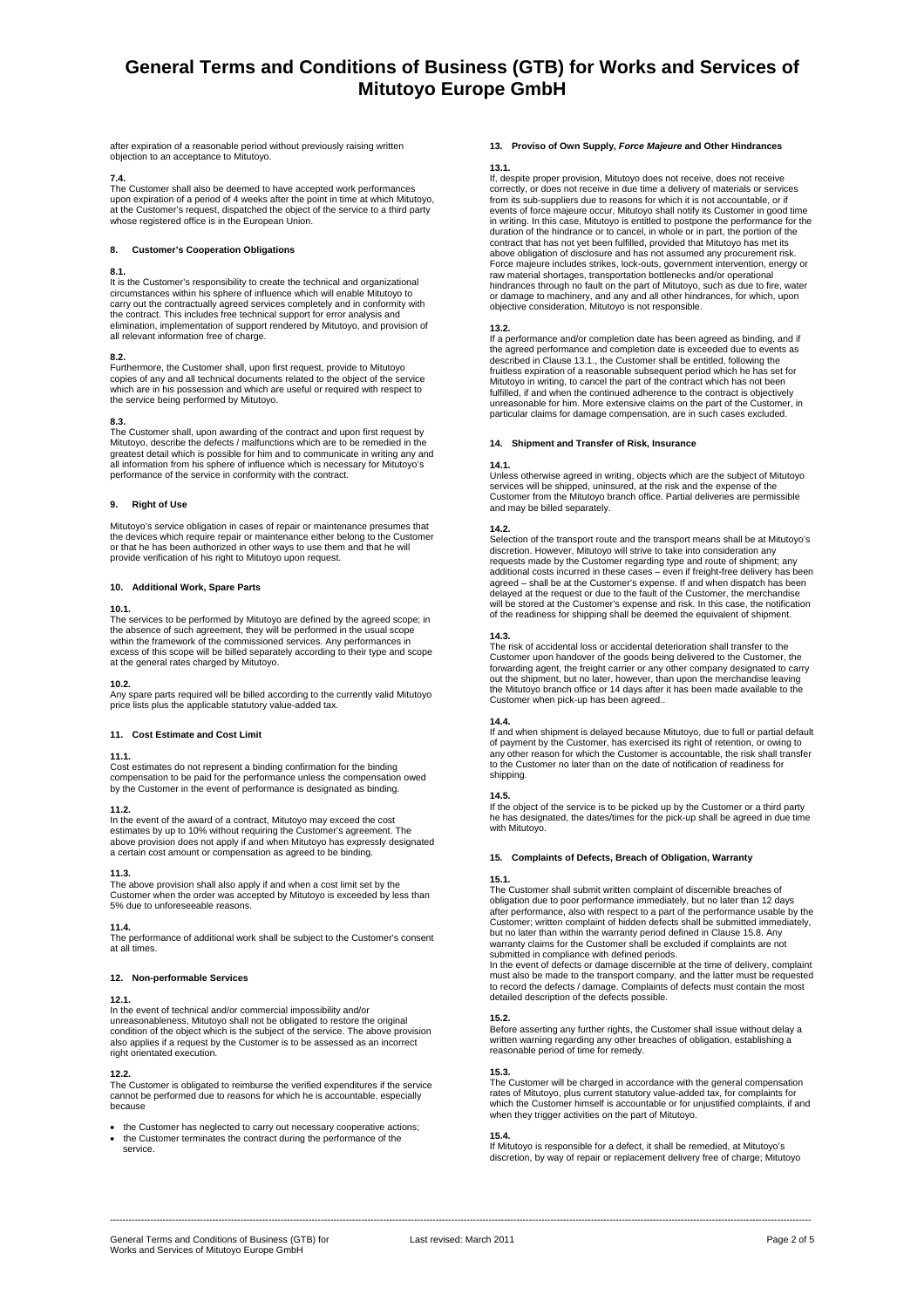shall be granted two attempts at subsequent performance of services. Mitutoyo will remedy any defects for which the Customer himself is responsible and unjustified complaints, provided that the Customer is a merchant, on the Customer's order and at his expense.

**15.5.**<br>If complaints of defects are raised, the Customer's payments may be retained solely in a scope which is in reasonable ratio to the material defects which have occurred.

**15.6.**<br>Mitutoyo's warranty is excluded if and when defects and related damage are not verifiably a consequence of defective material or defective execution.

Moreover, no claims due to defects shall exist for merely minor deviation from the agreed or usual properties or usability of the merchandise or service which is the subject of the contract.

#### **15.7.**

In the event of breach of obligations within the framework of services, Mitutoyo grants a one-year warranty, commencing upon the day of the statutory<br>limitation period, unless otherwise expressly agreed, unless there is a case as<br>defined in Sections 478, 479 BGB (supplier regress), or unless there is a damage compensation claim due to injury to body, life, or health, and/or unless there is fraudulent or willful conduct on the part of Mitutoyo, or unless another compulsory, longer limitation period is provided by law.

### **15.8.**

Further claims by the Customer due to or associated with defects or consequential damage due to defects, regardless of the reason, shall only exist in accordance with the provisions in Clause 17, unless they are damage<br>compensation claims arising from a performance guarantee. But Mitutoyo shall<br>be liable only for typical and foreseeable damage or loss in this ca

#### **15.9.**

No acknowledgement of poor performance shall be deemed binding unless in writing

#### **15.10.**

No reversal of the burden of proof shall be associated with the above provisions.

## **16. Retention of Title**

#### **16.1.**

Mitutoyo retains title of ownership to any and all equipment and merchandise which it has delivered (hereinafter known collectively as "reserved goods") until such time as any and all of Mitutoyo's receivables from the business relationship with the Customer, including claims arising in the future from contracts concluded at a later time, have been settled. The above provision shall also apply to a balance in Mitutoyo's favor if and when single or all accounts due to Mitutoyo have been included in a current account and the balance has been drawn.

#### **16.2.**

The Customer shall insure the reserved goods adequately, in particular for loss or damage due to fire and theft. Any and all claims against the insurer from an insured event affecting the reserved goods are here and now assigned to Mitutoyo in the amount of the value of the reserved goods.

#### **16.3.**

The Customer is entitled to sell the delivered merchandise further in the ordinary course of business. Any other disposal, in particular pledges or pledged property rights, is not permitted. If payment is not received immediately for the reserved goods when they are sold further to third parties, the Customer is obligated to sell the goods further solely subject to retention of title. The right to sell further the reserved goods shall expire immediately if and when the Customer suspends payments or is default of payment with respect to Mitutoyo. In this case, Mitutoyo is immediately entitled to disclose the assignment and to collect the receivables.

#### **16.4.**

The Customer here and now assigns to Mitutoyo any and all receivables due from the final customer or third parties, including securities and ancillary rights, resulting with respect to the further sale of reserved goods. He may not conclude any agreements with his customers which would in any way exclude or impair Mitutoyo's rights or negate the advance assignment of the claim. In<br>the event of the sale of reserved goods in combination with other goods, the<br>receivable due from the third party shall be deemed assigned to Mit the amount of the supply price agreed between Mitutoyo and the Customer unless the amounts attributable to the individual goods can be determined on the basis of the invoice.

#### **16.5.**

The Customer shall be entitled to collect the accounts assigned to Mitutoyo until Mitutoyo revokes the authorization, which is possible at any time. Upon request by Mitutoyo, he is obligated to provide to Mitutoyo the information and documents required for collection of the assigned accounts and, unless Mitutoyo does so itself, to notify his customers immediately of the assignment to Mitutoyo.

### **16.6.**

In the event of a breach of contract, in particular of default of payment, Mitutoyo is entitled – without previously having to cancel the contract – to request return of all installed spare parts; the Customer is obligated to

surrender the parts without further ado. The return of the parts shall be interpreted as cancelation of the contract only if and when Mitutoyo has expressly so stated in writing or mandatory legal regulations provide for this<br>interpretation. The Customer shall notify Mitutoyo in writing without delay of<br>any and all attachments by third parties of reserved goods or of which have been assigned to Mitutoyo.

#### **16.7.**

Processing and working of the reserved goods shall be undertaken on behalf of Mitutoyo as manufacturer in the sense of Section 950 BGB, but shall not obligate Mitutoyo in any way. If the reserved goods are processed or inseparably combined with other objects not belonging to Mitutoyo, Mitutoyo shall acquire co-ownership in the new object in the ratio of the invoice value of Mitutoyo's goods to the invoice values of the other processed or combined objects. If Mitutoyo's goods are combined with other movable objects into a single object which is deemed the main object, the Customer assigns here and now co-ownership in the same ratio to Mitutoyo. The Customer shall safeguard the ownership or co-ownership on behalf of Mitutoyo at no charge. The co-ownership rights which arise consequently shall be deemed reserved goods. Upon Mitutoyo's request, the Customer is obligated at any time to provide to Mitutoyo the information required to pursue its ownership or co-ownership rights.

## **17. Exemptions and Limitations of Liability**

#### **17.1.**

Mitutoyo shall not be liable particularly for claims by the Customer for damage compensation, regardless of the legal claim, particularly in the event of breach of obligation from the contractual obligation or torts.

This shall not apply if the liability is compulsorily prescribed by law, particularly:

- in case of fraudulent, purpose or grossly negligent on the part of Mitutoyo,
- Mitutoyo's legal representatives or vicarious agents; for any breach of major contractual obligations (i.e., contractual obligations which the contract partner must be able to expect Mitutoyo to fulfill without reservation due to the nature of the legal transaction) and in the event of impossibility for which Mitutoyo is accountable and significant breach of obligation;
- if, in the case of a breach of other obligations in the sense of Section 241 Subsection 2 BGB, the Customer can no longer reasonably be expected to accept Mitutoyo's performance;
- in the event of injury to body, life, or health by Mitutoyo or its legal representatives or vicarious agents; • if Mitutoyo has warranted the properties of a product or the successful
- performance of services, or has assumed a procurement risk, as well as in the case of liability in accordance with the German Product Liability Act.

### **17.2.**

In other cases, Mitutoyo shall be liable for any and all claims for damages aimed at Mitutoyo or reimbursement for expenses incurred from this contractual relationship due to culpable breach of obligation, regardless of the legal claim, but not in the case of slight negligence.

#### **17.3.**

In the case of existing liability pursuant to Clause 17.2 and no-fault liability, particularly in the event of initial impossibility and defects in title, Mitutoyo shall only be liable for typical and foreseeable loss or damage.

#### **17.4.**

Mitutoyo shall be liable from the assumption of a procurement risk solely if and when Mitutoyo expressly assumed the procurement risk on the basis of a written agreement.

#### **17.5.**

Liability for losses of data shall be limited to typical expenditures required for restoration which would be required if backup copies have been regularly prepared as appropriate for the risk.

#### **17.6.**

The total amount of liability of Mitutoyo, with the exception of the cases listed in Clause 17.1, which are cases of compulsory liability, regulated by law, shall be limited to the scope of coverage provided by its manufacturer's liability insurance.

Upon the Customer's request, Mitutoyo shall at any time provide at no charge a copy of the relevant insurance policy.

In the event the insurer is exempted from paying benefits (e.g., due to<br>breaches of obligations on the part of Mitutoyo, reaching the maximum annual<br>coverage, etc.), Mitutoyo promises to pay benefits to the Customer from i event, excepting, however, the case of compulsive liability regulated by law, which are listed in Clause 17.1.

**17.7.**  Liability for indirect damage and damage from consequential defects is excluded, unless Mitutoyo is in breach of a major contractual obligation or Mitutoyo, its executives, or vicarious agents are responsible for a willful or grossly negligent breach of obligation.

#### **17.8.**

Any further liability shall be excluded.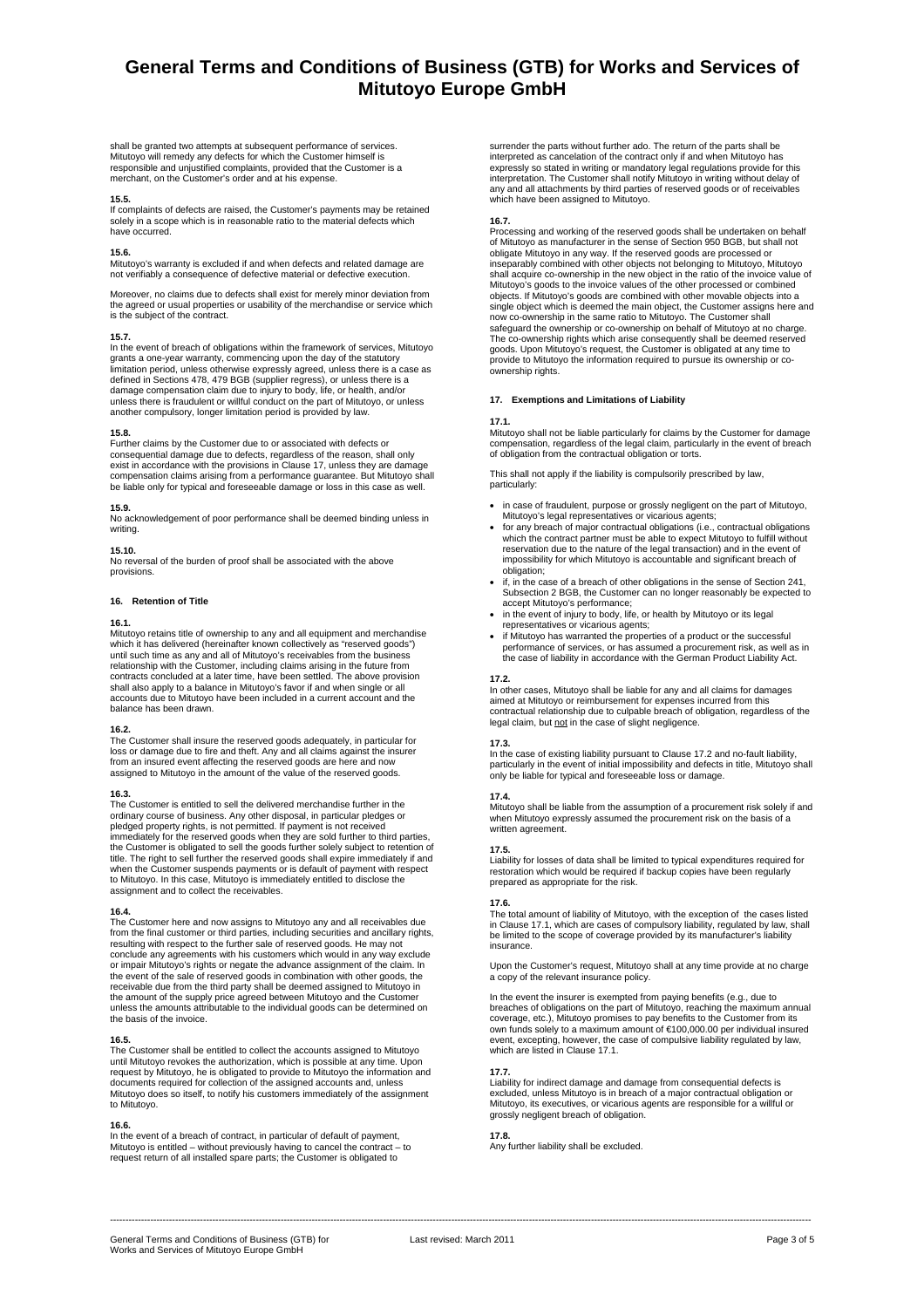## **17.9.**

The exemptions or limitations on liability pursuant to Clauses 17.2 to 17.8 above shall apply in equal scope to executive and non-executive employees and other vicarious agents as well as to subcontractors of Mitutoyo.

## **17.10.**

The above regulations shall not result in a reversal of the burden of proof.

## **18. Prices, Terms of Payment, Defense of Uncertainty**

## **18.1.**

All prices are always shown in euros plus the value-added tax to be borne by the Customer in the currently applicable amount.

**18.2.**  Performances which are not components of the agreed scope of the delivery will, in the absence of deviating agreements, be carried out on the basis of the currently applicable Mitutoyo general price lists.

### **18.3.**

Mitutoyo is entitled to raise unilaterally the compensation by a reasonable amount (Section 315 BGB) in the event of an increase in material procurement costs, labor and labor ancillary costs, energy costs, and costs due to environmental requirements, if there is a period of more than four months between the conclusion of the contract and the agreed performance date. An increase in the sense of the above provisions shall be excluded if and when the cost increases in the above-mentioned factors are compensated by cost reductions in other of the mentioned factors with respect to the total cost burden for the delivery.

## **18.4.**

Mitutoyo invoices are due and payable without cash discount and other discounts within 30 days of the invoice date.

## **18.5.**

The Customer shall be in default of payment, even without the issue of a dunning notice, 30 days after the invoice date and – in the event of maintenance or repair service – after the return of the object of the maintenance/repair.

## **18.6.**

Default interest in the amount of 8% above the current base rate will be charged from the time the Customer is in default of payment. The date of the<br>receipt of the money by Mitutoyo or the crediting of the amount to Mitutoyo's<br>account shall be deemed the date of payment. The above provisions a without prejudice for the assertion of more extensive loss or damage.

In other respects, the default in fulfillment of a receivable shall result in all other accounts due to Mitutoyo from the business relationship becoming due and payable immediately.

### **18.7.**

If the Customer is not in compliance with the terms of payment, or if circumstances become known or discernible which, based on Mitutoyo's prudent commercial judgment, give rise to legitimate doubts regarding the customer's creditworthiness, including any circumstances which existed at the time of the conclusion of the contract, but which were not known or would not have been obvious to Mitutoyo at that time, Mitutoyo is, without prejudice for more extensive statutory rights, entitled in such cases to suspend the work on orders in progress or to suspend deliveries and to request advance payment or the provision of security acceptable to Mitutoyo for outstanding deliveries and, after fruitless lapse of a reasonable subsequent period for the provision of<br>such security – without prejudice for further legal rights – to cancel the<br>contract. The Customer is obligated to compensate Mitutoyo for an losses and damage resulting from the non-performance of the contract.

### **18.8.**

If and when payments are deferred and later effected as agreed, interest in the amount of 8% above the base interest rate at the time of the conclusion of the deferment agreement will be charged for the deferment period without requiring any notice of default.

### **18.9.**

The Customer shall have a right of retention or setoff solely with respect to counterclaims which are undisputed or which have been finally determined by a court of law, provided that the counterclaim is not based on a breach of a material contractual obligation on the part of Mitutoyo. The Customer may exercise a right of retention only if and when his counterclaim is based on the same contractual relationship.

### **18.10.**

Mitutoyo will accept offered bills of exchange only in exceptional cases pursuant to express agreement and only on account of performance. Mitutoyo will charge discount expenses from the due date of the invoice until the<br>expiration date of the bills of exchange as well as bill expenses. The Customer<br>shall bear any interest and expenses for the discounting or the redem deemed the day of payment. In the event that the principal bank of Mitutoyo<br>refuses to discount the bill of exchange, or in the event that there is<br>reasonable doubt that a discount of the bill will occur during the term of Mitutoyo is entitled to request cash payment immediately by returning the bill.

### **19. Utilization of Software**

If and when the Customer receives software from Mitutoyo within the scope of the service, in particular with regard to partial program creation and remote maintenance services, the "General Terms and Conditions of Licensing for the Use of Computer Programs (Software) of Mitutoyo Europe GmbH" shall apply as a supplement.

### **20. Reference to Supplementary Terms and Conditions of Business**

Depending on the character of the individual contract, the following special GTB may apply as supplements:

1.) General Terms and Conditions of Business (GTB) for Maintenance and Repair Services of Mitutoyo Europe GmbH

2.) General Terms and Conditions of Business (GTB) for Remote Maintenance Services of Mitutoyo Europe GmbH

3.) General Terms and Conditions of Business (GTB) for the Development of Partial Programs of Mitutoyo Europe GmbH

4.) General Terms and Conditions of Business (GTB) for Calibration Services of Mitutoyo Europe GmbH

5.) General Terms and Conditions of Business (GTB) for Subcontracting Measurements of Mitutoyo Europe GmbH

6.) General Terms and Conditions of Business (GTB) for Training and Instruction Services of Mitutoyo Europe GmbH

The GTB mentioned above can be viewed by logging onto www.mitutoyo.eu.

## **21. Place of Performance, Jurisdiction, Proper Law**

### **21.1.**

Place of performance for any and all contractual obligations is the registered office of Mitutoyo. To the extent legally permissible, the courts of Neuss have sole jurisdiction for any and all disputes. However, Mitutoyo is also entitled to file suit against the Customer at courts having general jurisdiction over him.

**21.2.**  Proper law governing any and all legal relationships between the Customer and Mitutoyo shall be solely and exclusively the law of Germany, excluding in particular the application of the UN CISG.

## **22. Export Control, Right to Withhold Services**

### **22.1.**

The export of certain goods (including services) may be subject to<br>authorization due to, for instance, the type or intended use or final destination<br>of the goods. The Customer is himself responsible for strictly observing export regulations and embargos relevant to these goods, in particular the regulations and embargos of the European Union (EU), Germany and/or other EU member states, and, if applicable, those of the USA.

#### **22.2.**  In the event that the Customer plans to export the merchandise himself, he shall determine and insure that

- goods transferred to the customer are not designated for arms-related use
- or use in nuclear or weapon technology; no entity or person named in the US Denied Person's List (DPL) will be
- supplied with goods, software, or technology that originated in the US; no entities or persons named on the US Warning List, US Entity List, or US Specially Designated Nationals List will be supplied without the relevant authorization with goods originally produced in the US;
- no goods will be supplied to entities or persons on the List of Specially Designated Terrorists, Foreign Terrorist Organizations, Specially Designated Global Terrorists, or the European Union list of terrorist organizations;
- no goods will be supplied to military recipients;
- the early warning signs provided by the relevant German or national authorities of the particular country of origin for the delivery will be observed.

### **22.3.**

Mitutoyo has the right to withhold services in the event that prior to or during performance of services, in particular during inspection of the business premises, new legal export control-related facts emerge suggesting that, from an objective point of view, there has been a violation of the embargos, or that one of the cases mentioned in Clause 22.2. exists, or that the prerequisites for an existing export authorization have not been met or have led to a new export authorization requirement.

**22.4.**  Before the start of works or services, and upon the written request of Mitutoyo, the Customer shall be obligated to provide Mitutoyo, truthfully, unsolicited and<br>free of charge, with all of the information which Mitutoyo requires to conduct<br>an inspection with regard to the aforementioned right to withh

### **22.5.**

Upon initial request, the Customer shall be obligated to indemnify and hold harmless Mitutoyo from and against any and all losses or damage suffered by